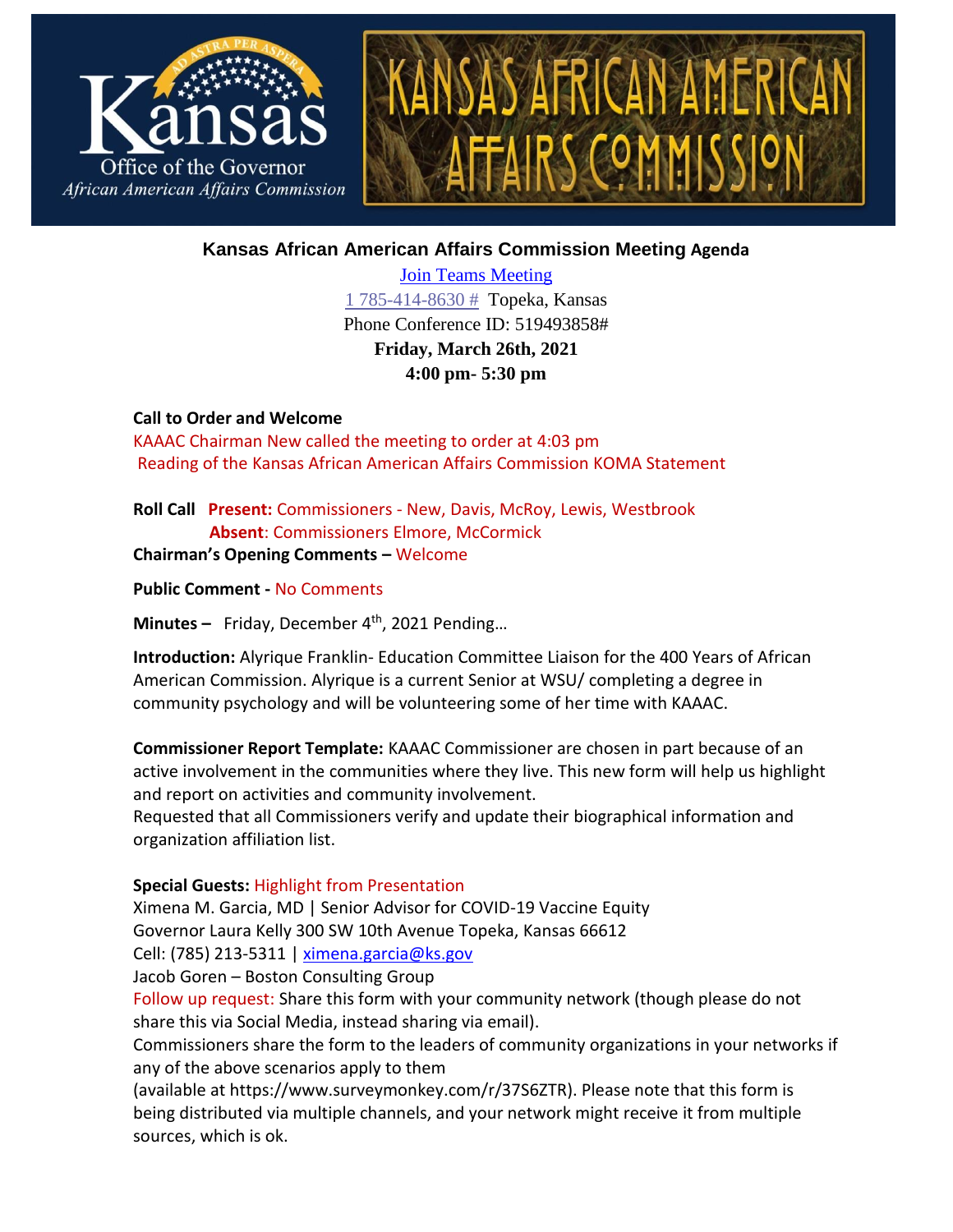Meeting Summary and thoughts about how KAAAC can work together moving forward Partners in improving COVID-related equitable outcomes for Kansans of color.

Key issues faced by African American Kansan community:

- Seeking improved data to inform vaccine efforts (e.g., race & ethnicity reporting by county)
- Young Black Kansans are most hesitant/resistant to VX; need to reach them through the channels they engage with, which tend to be social media
- Overarching need for continuing education on vaccine safety, combating misinformation and historical mistrust as well as on how to access Vx
- Trust is key message needs to come from trusted sources, often from inside the communities

Efforts to address some of these issues:

- KDHE now publishes race & ethnicity as well as age-based data for vaccine administration, [found here.](https://www.kansasvaccine.gov/158/Data)
- The COVAC group, renamed the Kansas COVID Vaccine Equity Task Force, to advise KDHE, the Governor's Office, and other Agencies on equity focused efforts.
- Working to boost communications. Working with Kansas-based marketing vendor MB Piland on broad PSAs, while also working with the Kansas Leadership Center to activate champions to spread messaging directly into their communities. KDHE publishes resources for community groups to [download and use here,](https://www.coronavirus.kdheks.gov/265/Publications) if useful. Will be working to further expand this site in the coming weeks.
- Governor Kelly has now expanded vaccine access to all Kansans by entering Phase 5. While this ensures vaccine availability, our next step is improving access by removing barriers. Working with KDHE to target vaccine distribution to Kansas' most vulnerable communities through use of mobile sites. More information on this in the coming days/week.

Questions:

- 1. Would any of you like to be part of the Kansas COVID Vaccine Equity Task Force? Meetings should be starting the week of April 12th and will be monthly.
- 2. Continuing and regular engagements with your Commissions; is there a regular meeting we can plan or an existing meeting I can join?
- 3. As we work to bring mobile vaccine sites to socially vulnerable communities, we would greatly value your thought partnership and local support. Is there a best person or group I should coordinate with as various needs arise?

Action Item: Executive Director Cox is to forward communications received from Dr. Garcia